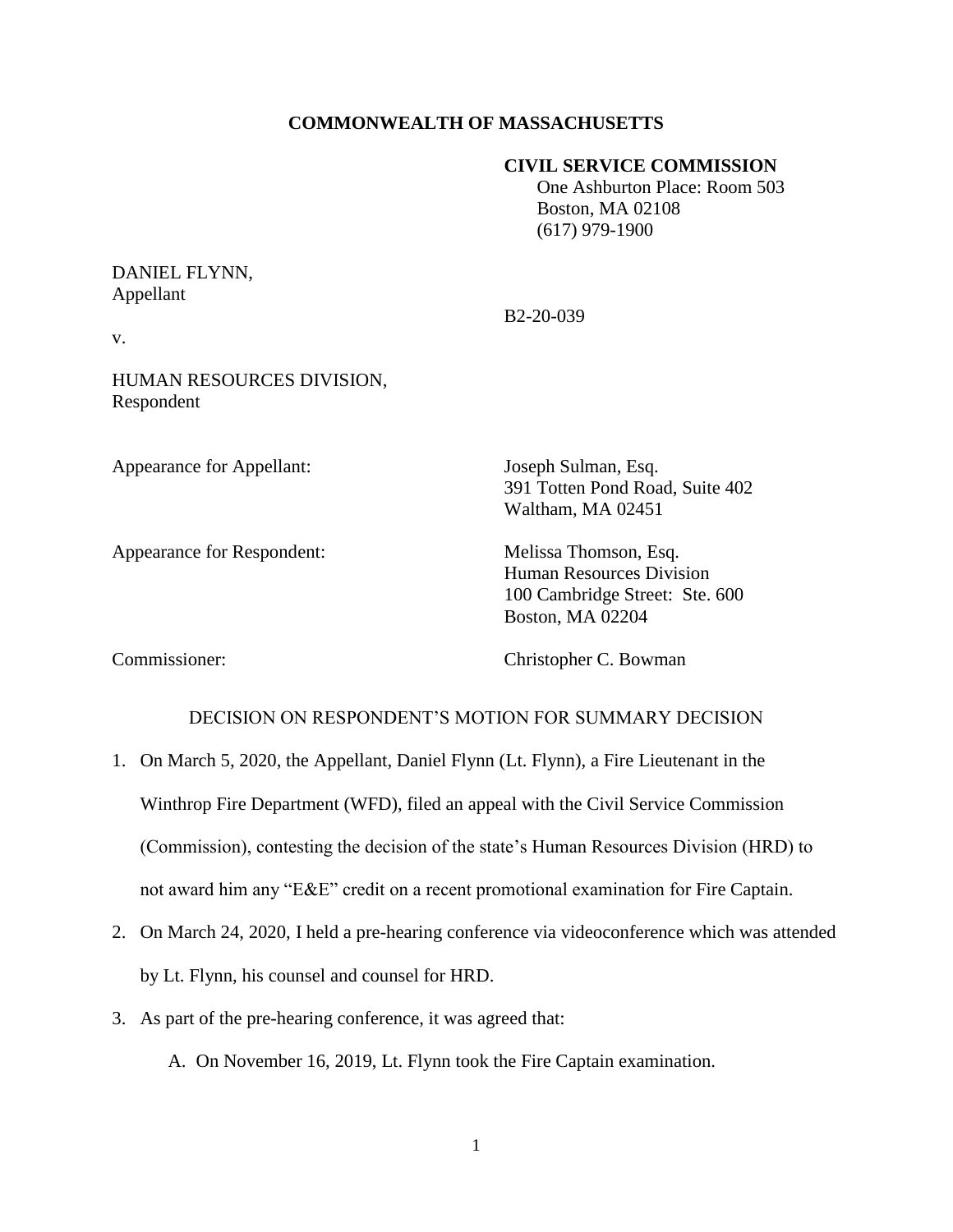- B. The deadline for completing the E&E component of the examination was November 23, 2019.
- C. Lt. Flynn did not complete the online E&E component of the examination.
- D. Rather, he submitted, via an attachment to an email to HRD, his employment verification form from the Winthrop Fire Department.
- E. Lt. Flynn received a 75.36 on the written component of the examination.
- F. As a result of not completing the online E&E component, he received an E&E score of "0", resulting in a final score of 60.29.
- G. The passing score for the Fire Captain examination was 70.
- H. Since Lt. Flynn failed the examination, his name does not appear on the current Fire Captain eligible list in Winthrop.
- I. Two firefighters (the exam was open to lieutenants and firefighters) did pass the promotional examination and appear on the eligible list making it a "short list".
- J. When a "short list" exists, an Appointing Authority may choose not to make permanent, promotional appointments, but, rather, make a provisional promotion until such time as an eligible list is established with three names on it.
- 4. As part of the pre-hearing conference, Lt. Flynn indicated that the Fire Chief and the two firefighters whose names now appear on the eligible list were all supportive of his appeal, or rather, are "rooting for [him]."
- 5. Based on all of the above, I asked HRD to determine what Lt. Flynn's rank would have been on the eligible list had he been given credit for the years of experience noted on his employment verification form.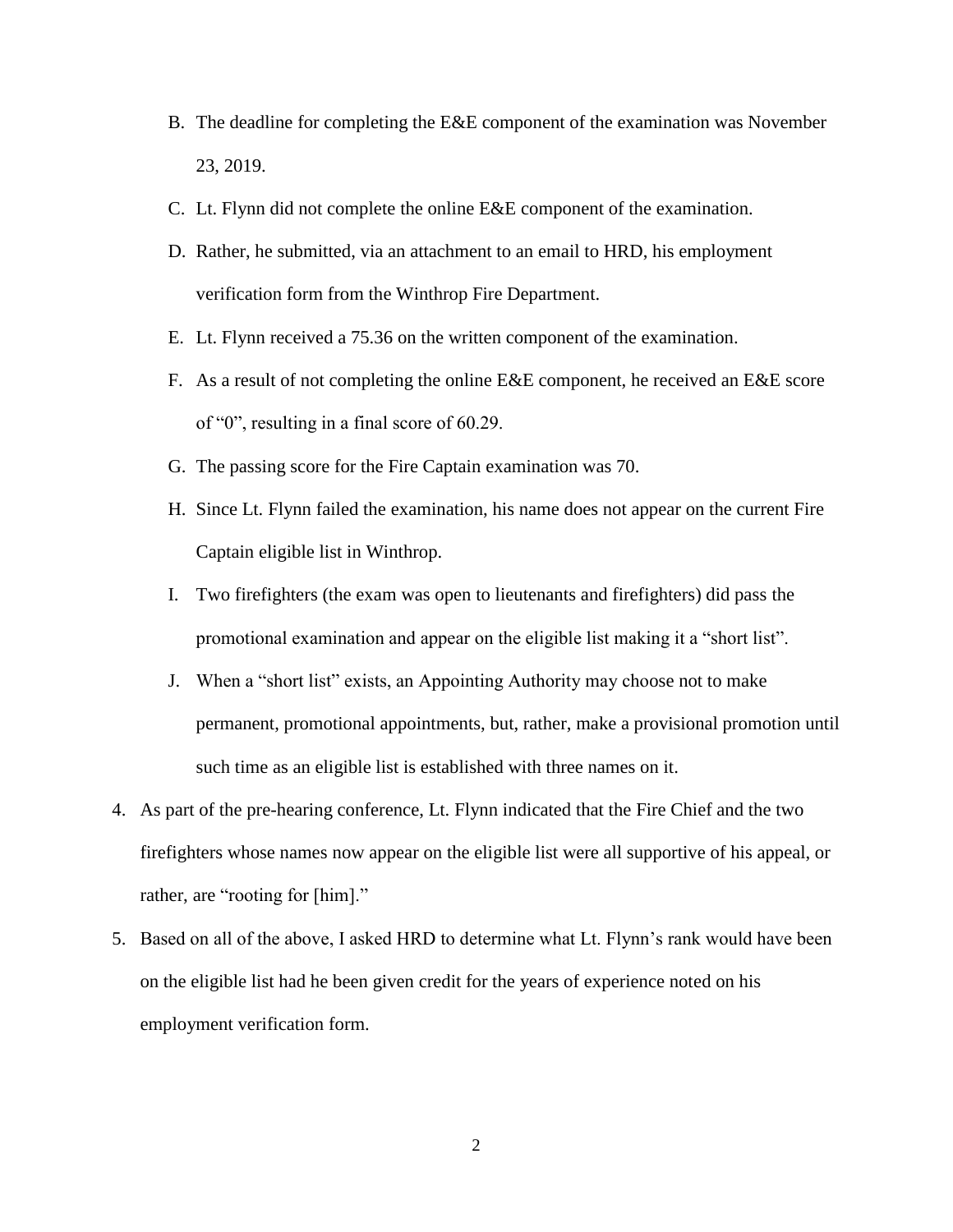- 6. HRD, upon review, determined that Lt. Flynn would have been ranked  $2<sup>nd</sup>$  on the current eligible list had he been given credit for the employment experience.
- 7. In its response, HRD indicated that, even if the Fire Chief and two firefighters supported granting him relief (i.e.  $-$  placing his name  $2<sup>nd</sup>$  on the eligible list), HRD would not support such relief and would seek to file a Motion for Summary Decision seeking to dismiss the Appellant's appeal.
- 8. I provided Lt. Flynn with ten days to submit correspondence to the Commission, from the Fire Chief and the two firefighters on the eligible list, indicating whether they would support granting him relief by placing his name  $2<sup>nd</sup>$  on the existing eligible list for Winthrop Fire Captain.
- 9. On April 9, 2020, Lt. Flynn submitted a reply to the Commission with a written statement from the Town's Fire Chief stating that, based on the above-referenced information, he had "no objection" to placing Lt. Flynn second on the existing eligible list.
- 10. The Appellant's reply also stated in part that the two (2) firefighters currently ranked first and second on the eligible list had declined to issue any statement to the Commission as they "did not want to do anything that might prejudice their future promotional opportunities."
- 11. On April 20, 2020, HRD filed a Motion for Summary Decision and the Appellant filed an opposition on April 30, 2020.

#### *Legal Standard*

 G.L. c. 31, § 2(b) addresses appeals to the Commission regarding persons aggrieved by "… any decision, action or failure to act by the administrator, except as limited by the provisions of section twenty-four relating to the grading of examinations …." It provides, *inter alia*,

3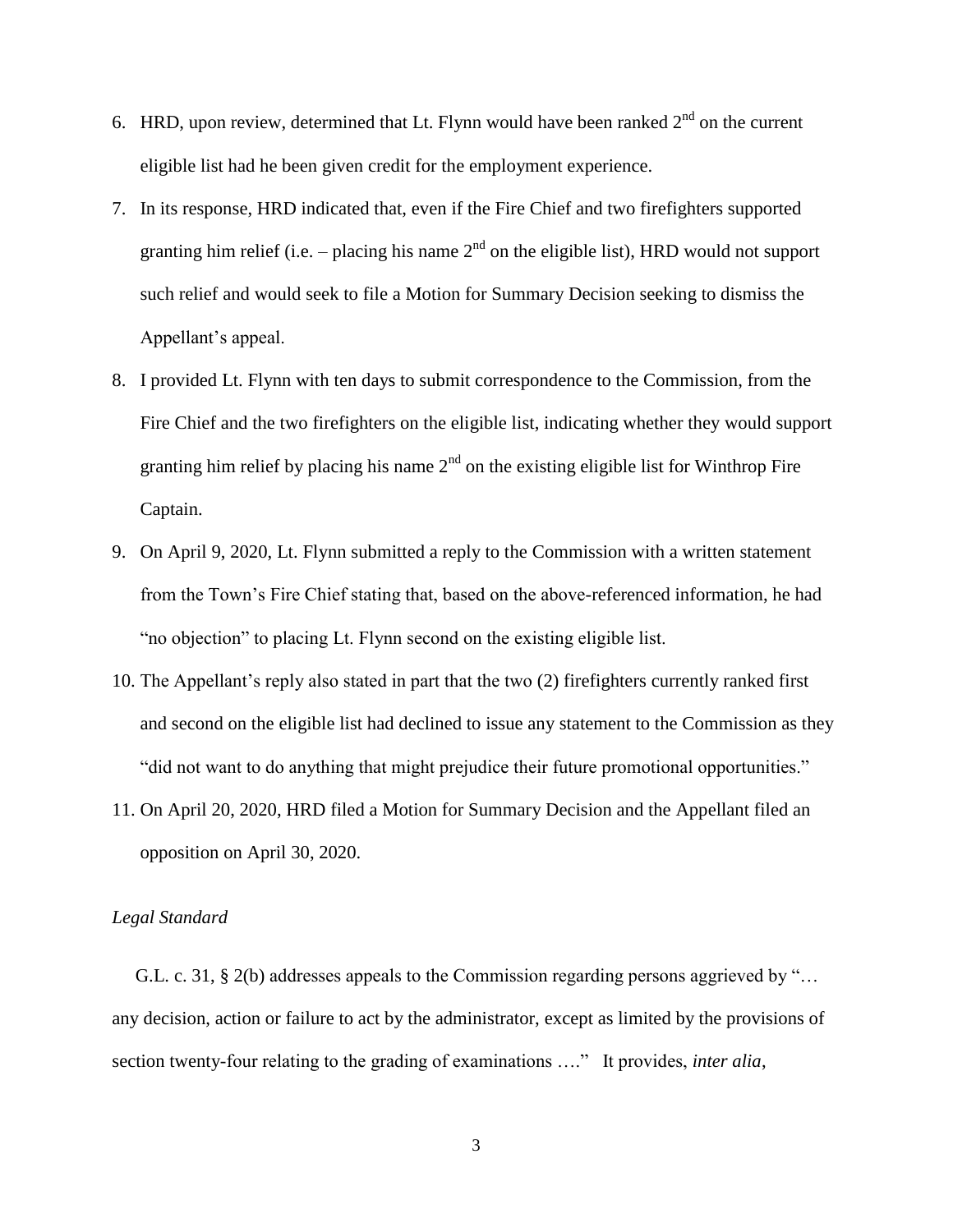"No decision of the administrator involving the application of standards established by law or rule to a fact situation shall be reversed by the commission except upon a finding that such decision was not based upon a preponderance of evidence in the record."

Pursuant to G.L. c. 31, § 5(e), HRD is charged with: "conduct [ing] examinations for purposes of establishing eligible lists."

 G.L. c. 31, § 22 states in relevant part: "In any competitive examination, an applicant shall be given credit for employment or experience in the position for which the examination is held."

 G.L. c. 31, § 24 allows for review by the Commission of exam appeals. Pursuant to § 24, "…[t]he commission shall not allow credit for training or experience unless such training or experience was fully stated in the training and experience sheet filed by the applicant at the time designated by the administrator."

In Cataldo v. Human Resources Division, 23 MCSR 617 (2010), the Commission stated that " … under Massachusetts civil service laws and rules, HRD is vested with broad authority to determine the requirements for competitive civil service examinations, including the type and weight given as 'credit for such training and experience as of the time designated by HRD.' G.L. c. 31, § 22(1)."

#### *Analysis*

 The Appellant, and all applicants who took this most recent fire lieutenant examination, had until November 23, 2019 to file an E&E Claim with HRD. With the exception of supporting documentation, all applicants must complete the E&E application online. There is no evidence to show that the Appellant submitted the E&E claim on or before November  $23^{\text{rd}}$ . Since the Appellant cannot show that he followed HRD's instructions regarding the E&E component, he cannot show that he has been harmed through no fault of his own. Thus, he is not an aggrieved person.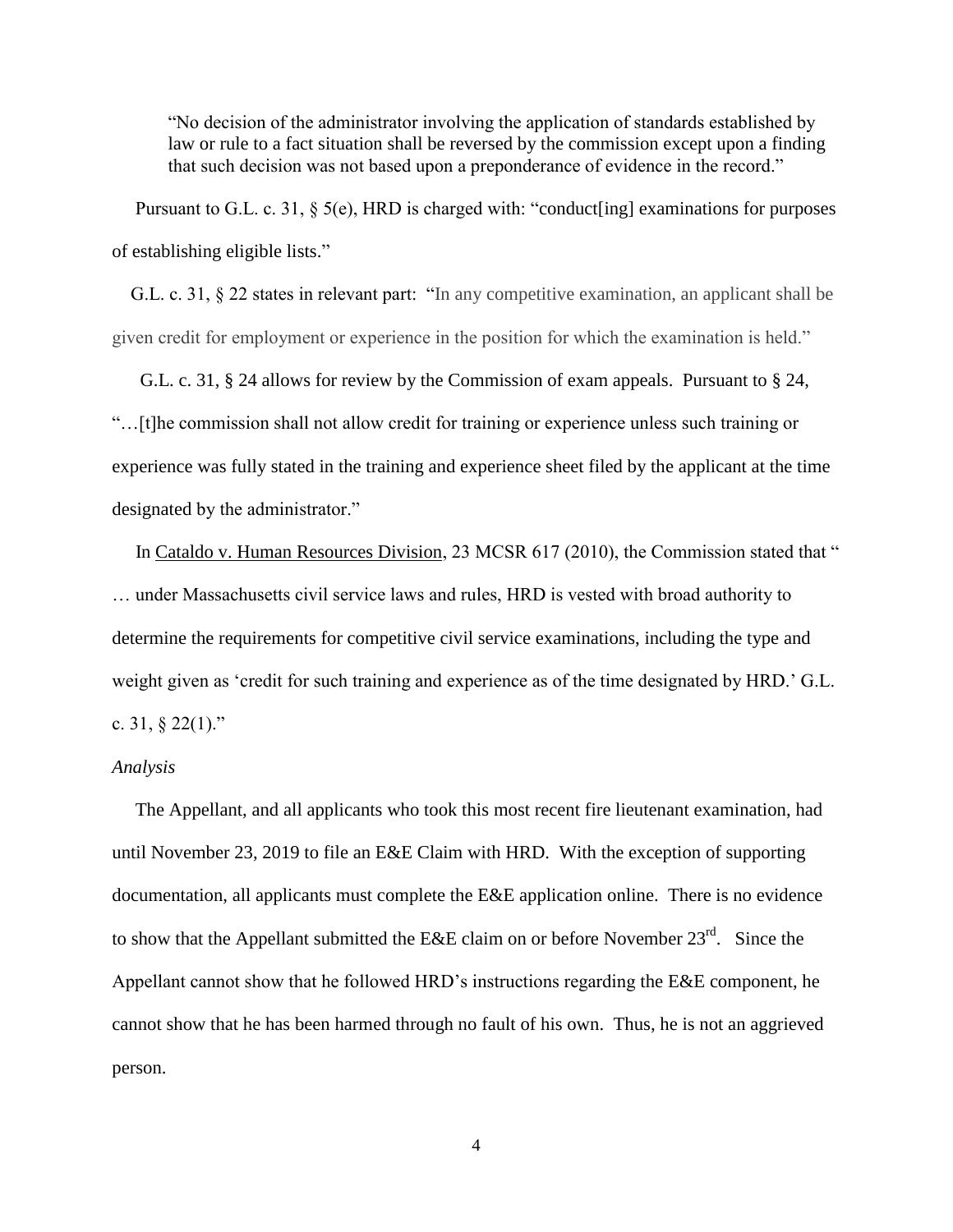While the Commission, based on the above, must dismiss this appeal, two issues warrant discussion. First, as in many other prior appeals, we once again see a situation where a longtime public employee provided HRD with the necessary supporting documentation regarding his employment experience in a timely manner. He failed, however, to complete the online module that corresponds with that information. Thus, he was given a "0" on the E&E portion of the examination, resulting in his "failing" the overall examination. While consistency and uniformity bolster confidence in the examination process, this is a perfect example of how rigid adherence, with no exceptions, to non-statutory guidelines can produce an illogical result that prevents a Fire Department from promoting a person who may be best suited for the position of Fire Captain. As the Commission has noted in the past, there is nothing preventing HRD from developing a fair, objective process to prevent this unfortunate result, including the establishment of a process allowing candidates to show good cause as to why they should be able to complete the online E&E module beyond the deadline, particularly if the candidate, as here, has submitted the supporting documentation in a timely manner. I renew the recommendation.

 Second, as noted above, the eligible list currently in place here is a "short list" that, under civil service law, allows the appointing authority the ability to make a *provisional* promotion or appointment until an eligible list with at least three names has been established. While provisions of the applicable CBA may have some bearing on the use of a provisional appointment, it would behoove the WFD to carefully review the judicial decisions which prescribe the rules that apply when there is a conflict between a CBA and the civil service law, which may or may not provide an alternative means of resolving the problem with which the WFD is confronted here.